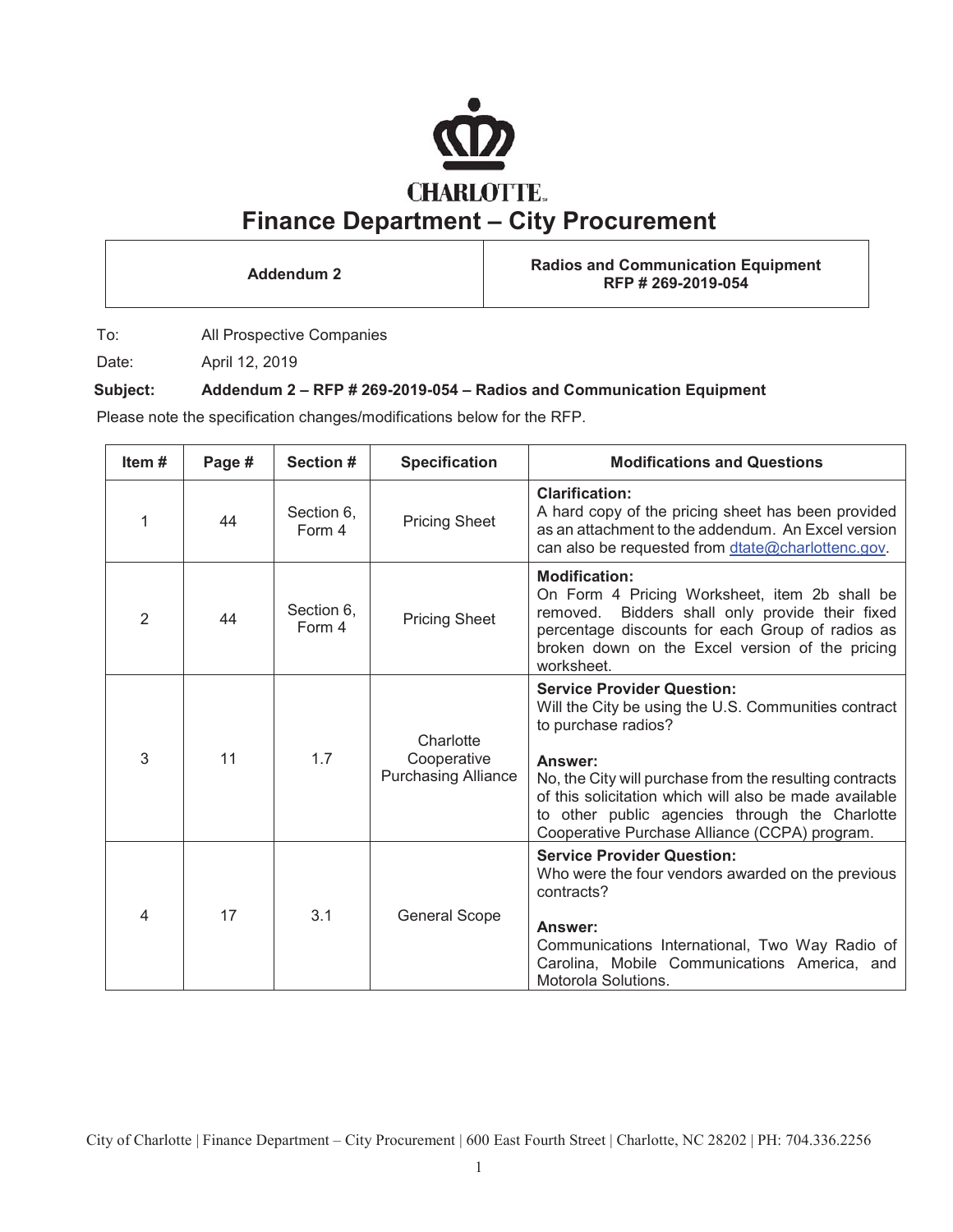| Item# | Page # | Section # | <b>Specification</b>                           | <b>Modifications and Questions</b>                                                                                                                                                                                                                                                                                                                                                                                                     |
|-------|--------|-----------|------------------------------------------------|----------------------------------------------------------------------------------------------------------------------------------------------------------------------------------------------------------------------------------------------------------------------------------------------------------------------------------------------------------------------------------------------------------------------------------------|
| 5     | 17     | 3.2       | Product<br>Specifications                      | <b>Service Provider Question:</b><br>Will there be a separate bidding opportunity for<br>accessories only?<br>Answer:<br>There is currently no intention to conduct a separate<br>bid process for accessories only. The City will only<br>accept OEM accessories at this time. Third party<br>accessories will not be accepted.                                                                                                        |
| 6     | 17     | 3.2       | Product<br>Specifications                      | <b>Service Provider Question:</b><br>Are there specs for battery systems or chargers to<br>bid?<br>Answer:<br>No, only specifications for radios are provided.<br>Batteries and chargers must be OEM.                                                                                                                                                                                                                                  |
| 7     | 17     | 3.2       | Product<br>Specifications                      | <b>Service Provider Question:</b><br>If a dealer cannot provide authorization for Motorola<br>products, can a dealer still submit a bid for the radios<br>it is authorized to sell or are bidders required to<br>respond to the entire RFP?<br><b>Answer:</b><br>Bidders can submit proposals for the radios that they<br>can sell. They do not have to provide a price or a<br>response for all items or items that they cannot sell. |
| 8     | 19     | 2.2, 3.1  | Product<br>Specifications,<br>Group 2, Group 3 | <b>Service Provider Question:</b><br>For Group 3, does the intrinsically safe requirement<br>in Group 2 apply to Group 3?<br><b>Answer:</b><br>The requirement for intrinsically safe shall be<br>removed for Group 3. However, intrinsically safe<br>shall still be required for Group 2.                                                                                                                                             |
| 9     | 23     | 8.6       | Product<br>Specifications,<br>Group 6          | <b>Service Provider Question:</b><br>In Group 6 spec 8.6, are the on-board radio headset<br>systems currently in the City's vehicles or are the<br>bidders going to provide these systems?<br>Answer:<br>These systems will be Firecom systems that will<br>already be in the City's vehicles. The City will need<br>a way for the bidder's mobile radios to interface with<br>the Firecom systems.                                    |
| 10    | 24     | 9.2       | Product<br>Specifications,<br>Group 7          | <b>Service Provider Question:</b><br>In Group 7 spec 9.2, is there a clear definition of<br>intrinsically safe?<br>Answer:<br>Group 7 spec 9.2 shall be removed. Intrinsically safe<br>shall not apply to mobile radios Groups 7 and 8.                                                                                                                                                                                                |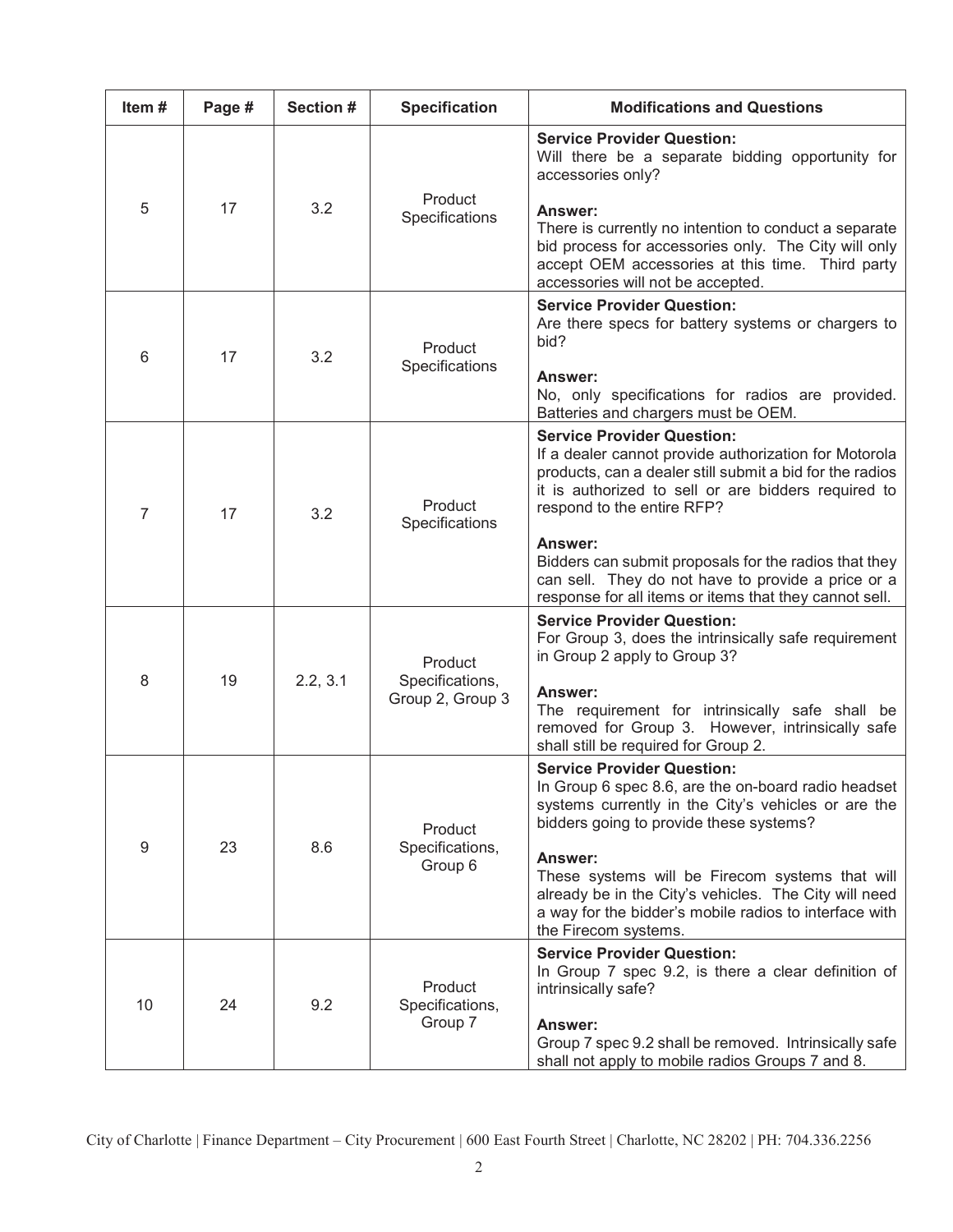| Item# | Page # | Section #            | <b>Specification</b>                        | <b>Modifications and Questions</b>                                                                                                                                                                                                                                                                                                                                                                                                                                                                                                                                                                    |
|-------|--------|----------------------|---------------------------------------------|-------------------------------------------------------------------------------------------------------------------------------------------------------------------------------------------------------------------------------------------------------------------------------------------------------------------------------------------------------------------------------------------------------------------------------------------------------------------------------------------------------------------------------------------------------------------------------------------------------|
| 11    | 39     | 5                    | <b>Proposal Evaluation</b><br>Criteria      | <b>Service Provider Question:</b><br>Will the City only be awarding to radio manufacturers<br>or will the City consider suppliers of qualified radio<br>products?<br>Answer:<br>Bidders who are authorized distributors of their<br>respective manufacturers can submit proposals. The<br>City is not restricting proposal submissions for radios<br>to OEMs only. The only OEM requirement is for<br>accessories which must be OEM to the radios<br>submitted in their proposal.                                                                                                                     |
| 12    | 40     | Section 6,<br>Form 1 | Request for<br>Proposals<br>Acknowledgement | <b>Service Provider Question:</b><br>If a vendor did not submit Form 1 for their intent to<br>propose by the 3/22 deadline, are they still able to<br>respond to the solicitation?<br>Answer:<br>Yes, vendors are still able to respond. Not submitting<br>Form 1 by the deadline does not preclude a vendor<br>from submitting a proposal by the deadline of 4/16.                                                                                                                                                                                                                                   |
| 13    | 44     | Section 6,<br>Form 4 | <b>Pricing Sheet</b>                        | <b>Service Provider Question:</b><br>Does the City have estimated quantities for each<br>Group of radio?<br>Answer:<br>Estimated quantities are not guaranteed. The City<br>and other public agencies will order based on need<br>at the time of order. Estimated annual quantities for<br>the City and other public agencies combined are as<br>follows based on historical purchasing on the most<br>recent contracts:<br>Groups $1 & 2 - 120$ (combined)<br>Group 3 - 370<br>Group $4-30$<br>Group $5 - 10$<br>Groups $6 \& 7 - 205$ (combined)<br>Group $8 - 300$<br>Group $9-5$<br>Group 10 - 10 |
| 14    | 44     | Section 6,<br>Form 4 | <b>Pricing Sheet</b>                        | <b>Service Provider Question:</b><br>If a bidder has multiple models of radios that would<br>fit into a certain group, how can the bidder submit<br>each model?<br>Answer:<br>Bidders can submit multiple Group specification<br>checklists and pricing sheets to show the multiple<br>models of radios. Submission of the specification<br>checklists and pricing shall be required for all radios.                                                                                                                                                                                                  |

City of Charlotte | Finance Department – City Procurement | 600 East Fourth Street | Charlotte, NC 28202 | PH: 704.336.2256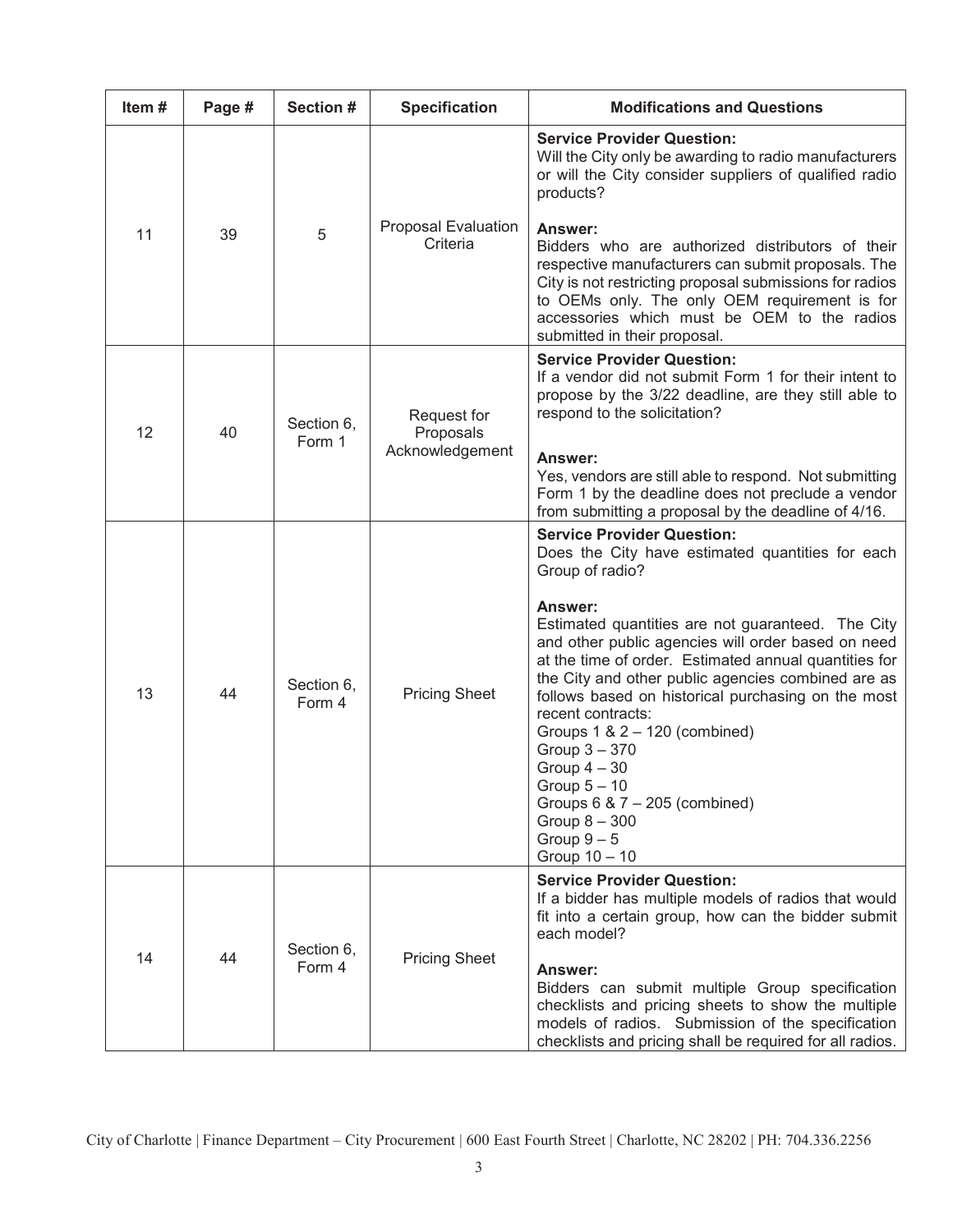| Item# | Page # | Section #                       | <b>Specification</b>                                    | <b>Modifications and Questions</b>                                                                                                                                                                                                                                                                                                                                                                               |
|-------|--------|---------------------------------|---------------------------------------------------------|------------------------------------------------------------------------------------------------------------------------------------------------------------------------------------------------------------------------------------------------------------------------------------------------------------------------------------------------------------------------------------------------------------------|
|       |        |                                 |                                                         | <b>Service Provider Question:</b><br>Why is the City looking to re-bid these contracts<br>instead of executing the renewal options in the<br>current contracts?                                                                                                                                                                                                                                                  |
| 15    | 91     | Section 7<br>Sample<br>Contract | Exhibit H - Federal<br>Contract Terms and<br>Conditions | Answer:<br>As of July 1, 2018, the City is required to adhere to<br>new Uniform Guidance federal terms and conditions.<br>These must be included in a solicitation and cannot<br>be amended into current contracts. The City's<br>previous radios contracts that were bid in 2016 did<br>not include this language as it was not required at<br>that time. These are included in Exhibit H and Forms<br>8 and 9. |

In order to constitute a complete proposal response you must acknowledge receipt of this addendum with the Addenda Receipt Confirmation Form in Section 6 of the RFP in your Proposal. *Any Company not acknowledging receipt of an issued addendum may not be considered.*

In the event additional changes or clarifications to this RFP are warranted, all Companies are responsible for monitoring the City's Contract Opportunities site or www.ips.state.nc.us or for additional addenda.

We appreciate your interest in doing business with the City and look forward to receiving a Proposal from your company.

Sincerely,

David Tate Procurement Officer

cc: RFP Team RFP File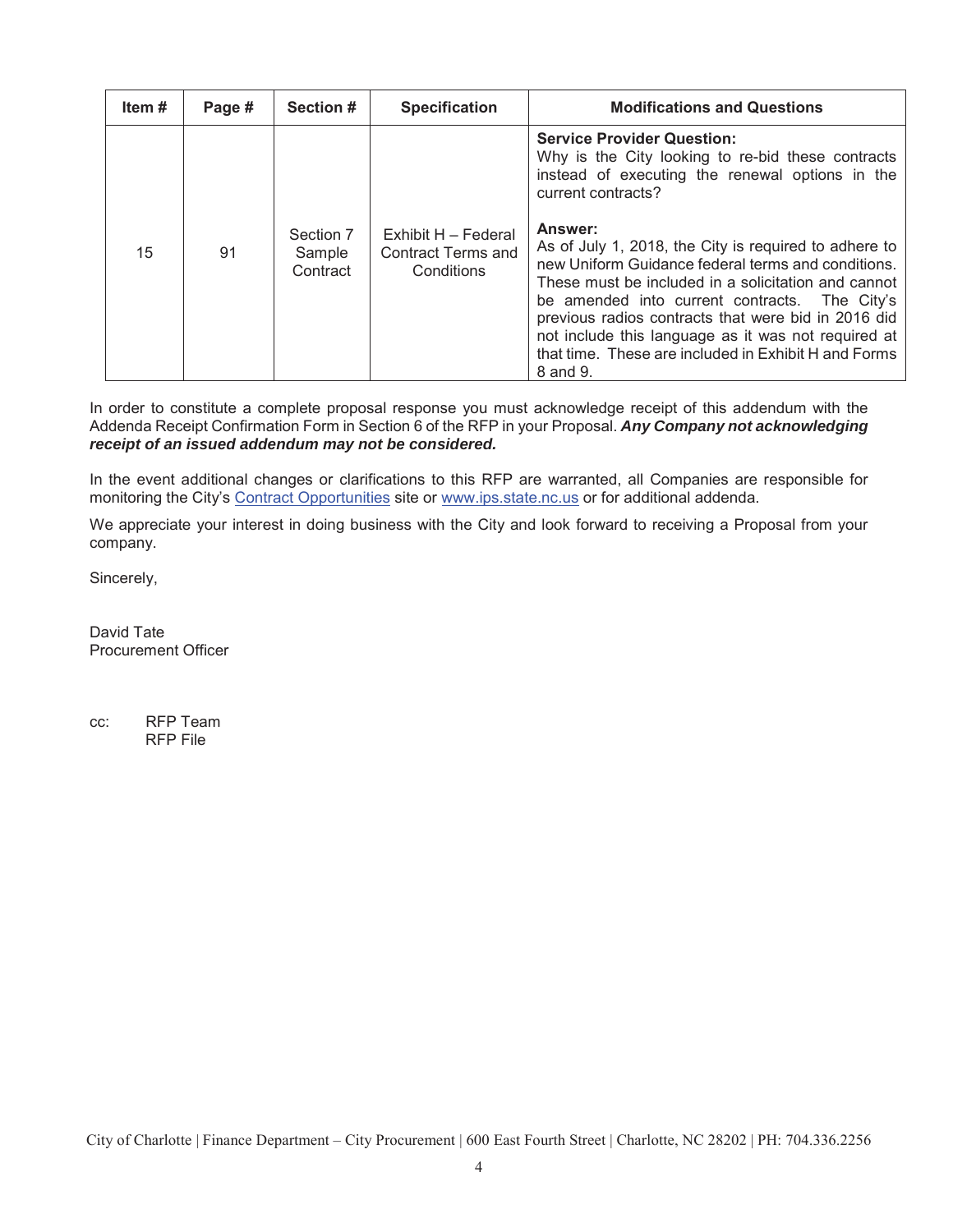| <b>GROUP 1 - PORTABLE RADIOS</b> |                                        |         |                  | <b>Brand of Equipment:</b> |                                          |
|----------------------------------|----------------------------------------|---------|------------------|----------------------------|------------------------------------------|
| <b>Item</b>                      | <b>Description</b>                     | Model # | <b>MFG Part#</b> | <b>Vendor Part#</b>        | <b>Unit Price Initial</b><br><b>Term</b> |
| 1.1                              | Group 1                                |         |                  |                            |                                          |
| <b>Accessories</b>               |                                        |         |                  |                            |                                          |
| <b>Item</b>                      | <b>Description</b>                     | Model # | <b>MFG Part#</b> | <b>Vendor Part#</b>        | <b>Unit Price Initial</b><br><b>Term</b> |
| 1.2                              | Programming Cable                      |         |                  |                            |                                          |
| 1.3                              | Antenna                                |         |                  |                            |                                          |
| 1.4                              | Battery                                |         |                  |                            |                                          |
| 1.5                              | Battery Charger (Single Bay)           |         |                  |                            |                                          |
| 1.6                              | Battery Charger (Multiple Bay)         |         |                  |                            |                                          |
| 1.7                              | Battery Charger (Vehicular)            |         |                  |                            |                                          |
| 1.8                              | Remote Speaker Microphone              |         |                  |                            |                                          |
| 1.9                              | Remote Speaker Microphone with Antenna |         |                  |                            |                                          |
| 1.10                             | Headset (Wired)                        |         |                  |                            |                                          |
| 1.11                             | Headset (Wireless/Bluetooth)           |         |                  |                            |                                          |
| 1.12                             | Carry Case                             |         |                  |                            |                                          |
| 1.13                             | <b>Belt Clip</b>                       |         |                  |                            |                                          |
| 1.14                             | Multiband VHF: 136-174 MHz             |         |                  |                            |                                          |
| 1.15                             | Multiband UHF: 380-520 MHz             |         |                  |                            |                                          |
| 1.16                             | Multiband 700/800 MHz: 762-870 MHz     |         |                  |                            |                                          |
| 1.17                             | Additional:                            |         |                  |                            |                                          |
| 1.18                             | Additional:                            |         |                  |                            |                                          |
| 1.19                             | Additional:                            |         |                  |                            |                                          |
| 1.20                             | Additional:                            |         |                  |                            |                                          |
| 1.21                             | Additional:                            |         |                  |                            |                                          |

For all items not included in this form or that may be added during the term of the Contract, including but not limited to additional radios and OEM accessories, the City requires a fixed percentage discount from the Company's most recent pricing list. Companies shall indicate their fixed percentage discount below.

| PERCENT DISCOUNT FROM LIST                       |  |  |  |
|--------------------------------------------------|--|--|--|
| <b>Group 1 Portable Radios</b>                   |  |  |  |
| <b>Group 1 Portable Radios - OEM Accessories</b> |  |  |  |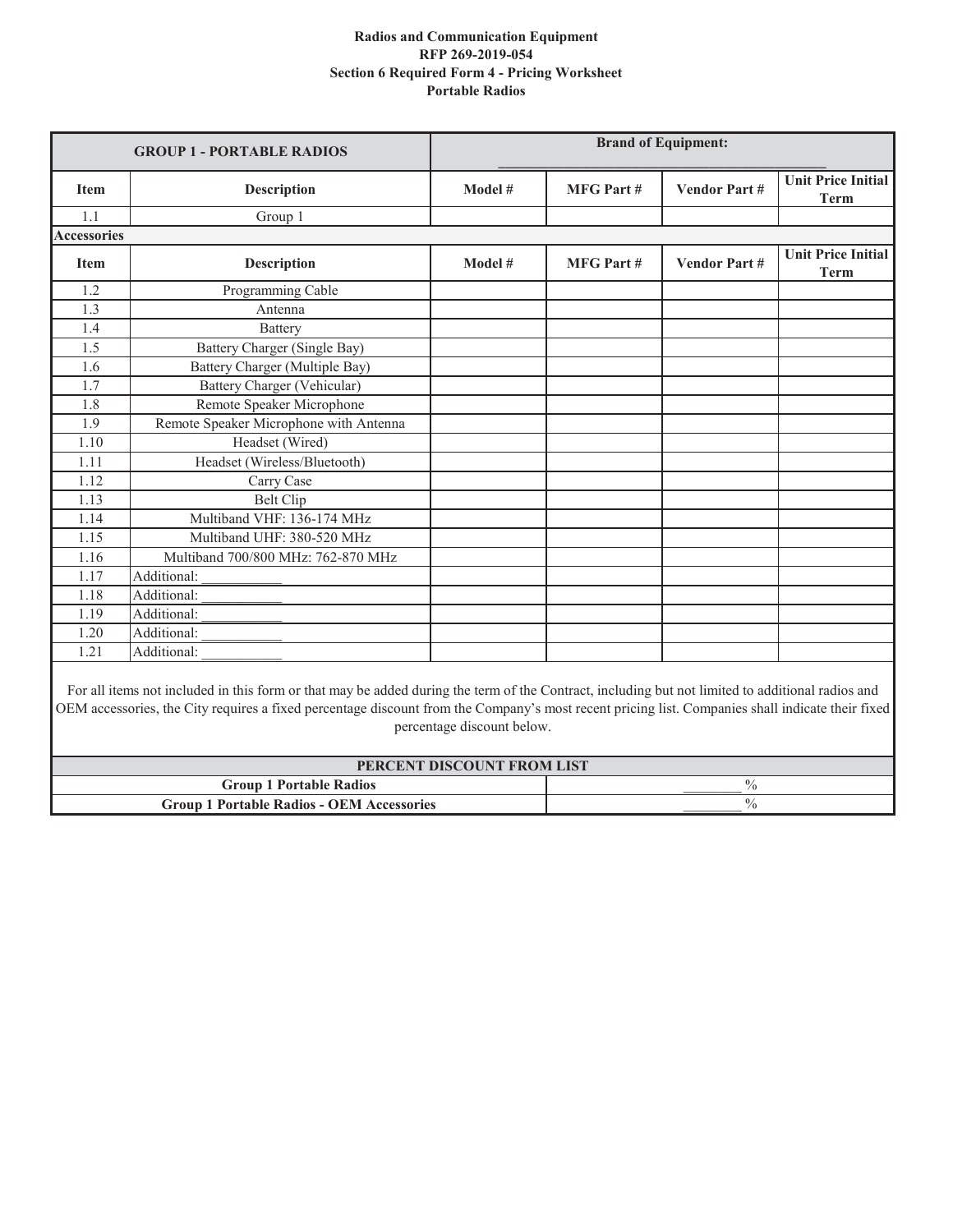|                         | <b>GROUP 2 - PORTABLE RADIOS</b>                                                                                                                                                                                                                                                                     | <b>Brand of Equipment:</b>            |                  |                     |                                          |
|-------------------------|------------------------------------------------------------------------------------------------------------------------------------------------------------------------------------------------------------------------------------------------------------------------------------------------------|---------------------------------------|------------------|---------------------|------------------------------------------|
| <b>Item</b>             | <b>Description</b>                                                                                                                                                                                                                                                                                   | Model #                               | <b>MFG Part#</b> | <b>Vendor Part#</b> | <b>Unit Price Initial</b><br><b>Term</b> |
| 2.1                     | Group 2                                                                                                                                                                                                                                                                                              |                                       |                  |                     |                                          |
| <b>Accessories</b>      |                                                                                                                                                                                                                                                                                                      |                                       |                  |                     |                                          |
| <b>Item</b>             | <b>Description</b>                                                                                                                                                                                                                                                                                   | Model #                               | <b>MFG Part#</b> | <b>Vendor Part#</b> | <b>Unit Price Initial</b><br><b>Term</b> |
| 2.2                     | Programming Cable                                                                                                                                                                                                                                                                                    |                                       |                  |                     |                                          |
| 2.3                     | Antenna                                                                                                                                                                                                                                                                                              |                                       |                  |                     |                                          |
| 2.4                     | Battery                                                                                                                                                                                                                                                                                              |                                       |                  |                     |                                          |
| 2.5                     | Battery Charger (Single Bay)                                                                                                                                                                                                                                                                         |                                       |                  |                     |                                          |
| 2.6                     | Battery Charger (Multiple Bay)                                                                                                                                                                                                                                                                       |                                       |                  |                     |                                          |
| 2.7                     | Battery Charger (Vehicular)                                                                                                                                                                                                                                                                          |                                       |                  |                     |                                          |
| 2.8                     | Remote Speaker Microphone                                                                                                                                                                                                                                                                            |                                       |                  |                     |                                          |
| 2.9                     | Remote Speaker Microphone with Antenna                                                                                                                                                                                                                                                               |                                       |                  |                     |                                          |
| 2.10                    | Headset (Wired)                                                                                                                                                                                                                                                                                      |                                       |                  |                     |                                          |
| 2.11                    | Headset (Wireless/Bluetooth)                                                                                                                                                                                                                                                                         |                                       |                  |                     |                                          |
| 2.12                    | Carry Case                                                                                                                                                                                                                                                                                           |                                       |                  |                     |                                          |
| 2.13                    | <b>Belt Clip</b>                                                                                                                                                                                                                                                                                     |                                       |                  |                     |                                          |
| 2.14                    | Multiband VHF: 136-174 MHz                                                                                                                                                                                                                                                                           |                                       |                  |                     |                                          |
| 2.15                    | Multiband UHF: 380-520 MHz                                                                                                                                                                                                                                                                           |                                       |                  |                     |                                          |
| 2.16                    | Multiband 700/800 MHz: 762-870 MHz                                                                                                                                                                                                                                                                   |                                       |                  |                     |                                          |
| 2.17                    | Additional:                                                                                                                                                                                                                                                                                          |                                       |                  |                     |                                          |
| 2.18                    | Additional:                                                                                                                                                                                                                                                                                          |                                       |                  |                     |                                          |
| 2.19                    | Additional:                                                                                                                                                                                                                                                                                          |                                       |                  |                     |                                          |
| 2.20                    | Additional:                                                                                                                                                                                                                                                                                          |                                       |                  |                     |                                          |
| 2.21                    | Additional:                                                                                                                                                                                                                                                                                          |                                       |                  |                     |                                          |
|                         |                                                                                                                                                                                                                                                                                                      |                                       |                  |                     |                                          |
|                         |                                                                                                                                                                                                                                                                                                      | <b>GROUP 2 - FEATURES AND OPTIONS</b> |                  |                     |                                          |
| <b>Required Options</b> |                                                                                                                                                                                                                                                                                                      |                                       |                  |                     |                                          |
| <b>Item</b>             | <b>Description</b>                                                                                                                                                                                                                                                                                   | Model #                               | <b>MFG Part#</b> | <b>Vendor Part#</b> | <b>Unit Price Initial</b><br><b>Term</b> |
| 2.22                    | P25 9600 Baud Trunking                                                                                                                                                                                                                                                                               |                                       |                  |                     |                                          |
|                         | <b>Recommended Options</b>                                                                                                                                                                                                                                                                           |                                       |                  |                     |                                          |
| 2.23                    | <b>ADP</b> Encryption                                                                                                                                                                                                                                                                                |                                       |                  |                     |                                          |
|                         | For all items not included in this form or that may be added during the term of the Contract, including but not limited to additional radios and<br>OEM accessories, the City requires a fixed percentage discount from the Company's most recent pricing list. Companies shall indicate their fixed | percentage discount below.            |                  |                     |                                          |
|                         |                                                                                                                                                                                                                                                                                                      | PERCENT DISCOUNT FROM LIST            |                  |                     |                                          |
|                         | <b>Group 2 Portable Radios</b>                                                                                                                                                                                                                                                                       |                                       |                  | $\%$                |                                          |
|                         | <b>Group 2 Portable Radios - OEM Accessories</b>                                                                                                                                                                                                                                                     |                                       |                  | $\%$                |                                          |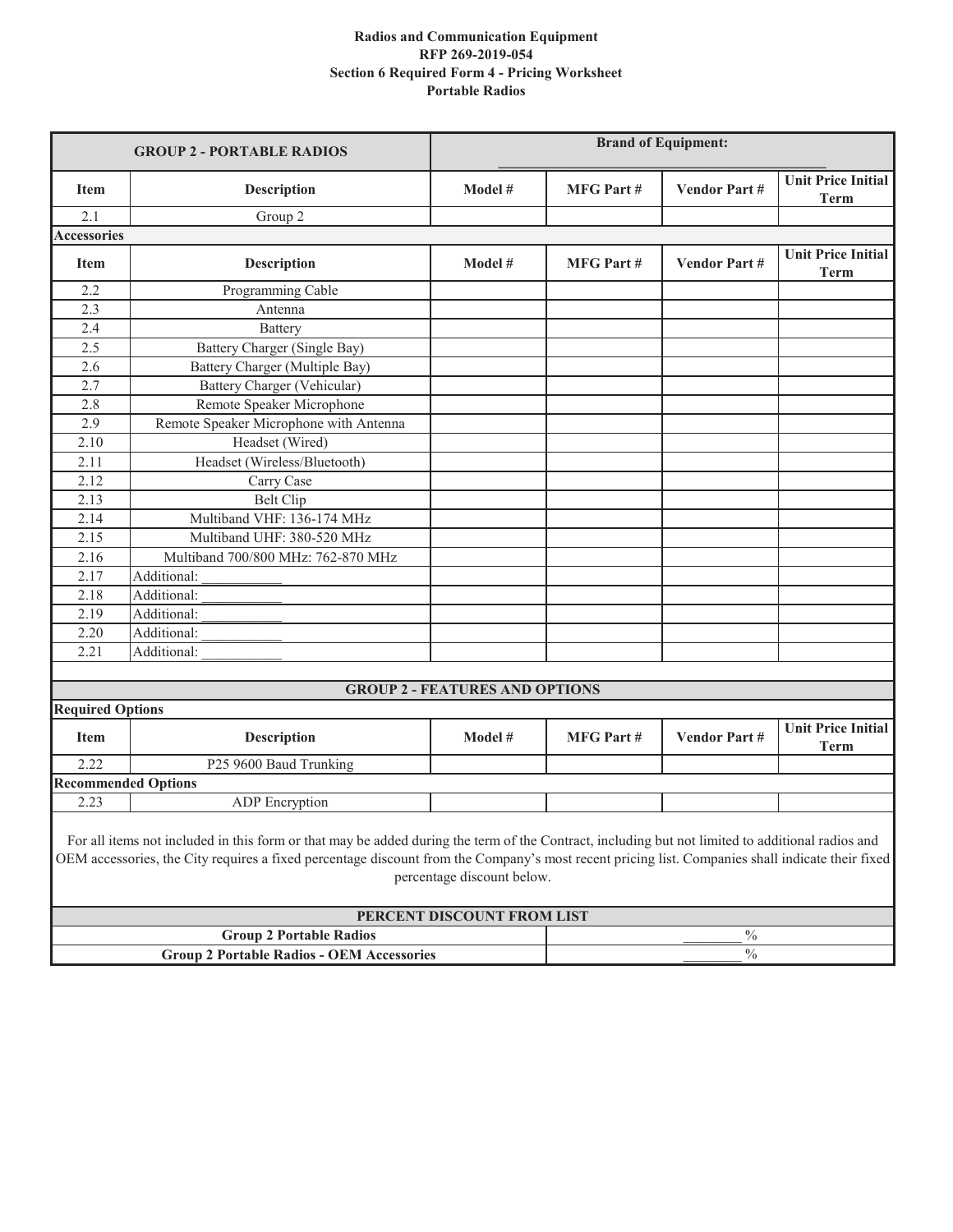|                         | <b>GROUP 3 - PORTABLE RADIOS</b>                                                                                                                                                                                                                                                                     | <b>Brand of Equipment:</b>            |                                                                                      |                     |                                          |
|-------------------------|------------------------------------------------------------------------------------------------------------------------------------------------------------------------------------------------------------------------------------------------------------------------------------------------------|---------------------------------------|--------------------------------------------------------------------------------------|---------------------|------------------------------------------|
| <b>Item</b>             | <b>Description</b>                                                                                                                                                                                                                                                                                   | Model #                               | <b>Unit Price Initial</b><br><b>MFG</b> Part #<br><b>Vendor Part#</b><br><b>Term</b> |                     |                                          |
| 3.1                     | Group 3                                                                                                                                                                                                                                                                                              |                                       |                                                                                      |                     |                                          |
| <b>Accessories</b>      |                                                                                                                                                                                                                                                                                                      |                                       |                                                                                      |                     |                                          |
| <b>Item</b>             | <b>Description</b>                                                                                                                                                                                                                                                                                   | Model #                               | <b>MFG Part#</b>                                                                     | <b>Vendor Part#</b> | <b>Unit Price Initial</b><br><b>Term</b> |
| 3.2                     | Programming Cable                                                                                                                                                                                                                                                                                    |                                       |                                                                                      |                     |                                          |
| 3.3                     | Antenna                                                                                                                                                                                                                                                                                              |                                       |                                                                                      |                     |                                          |
| 3.4                     | Battery                                                                                                                                                                                                                                                                                              |                                       |                                                                                      |                     |                                          |
| 3.5                     | Battery Charger (Single Bay)                                                                                                                                                                                                                                                                         |                                       |                                                                                      |                     |                                          |
| $\overline{3.6}$        | Battery Charger (Multiple Bay)                                                                                                                                                                                                                                                                       |                                       |                                                                                      |                     |                                          |
| 3.7                     | Battery Charger (Vehicular)                                                                                                                                                                                                                                                                          |                                       |                                                                                      |                     |                                          |
| 3.8                     | Remote Speaker Microphone                                                                                                                                                                                                                                                                            |                                       |                                                                                      |                     |                                          |
| 3.9                     | Remote Speaker Microphone with Antenna                                                                                                                                                                                                                                                               |                                       |                                                                                      |                     |                                          |
| 3.10                    | Headset (Wired)                                                                                                                                                                                                                                                                                      |                                       |                                                                                      |                     |                                          |
| 3.11                    | Headset (Wireless/Bluetooth)                                                                                                                                                                                                                                                                         |                                       |                                                                                      |                     |                                          |
| 3.12                    | Carry Case                                                                                                                                                                                                                                                                                           |                                       |                                                                                      |                     |                                          |
| 3.13                    | <b>Belt Clip</b>                                                                                                                                                                                                                                                                                     |                                       |                                                                                      |                     |                                          |
| 3.14                    | Multiband VHF: 136-174 MHz                                                                                                                                                                                                                                                                           |                                       |                                                                                      |                     |                                          |
| 3.15                    | Multiband UHF: 380-520 MHz                                                                                                                                                                                                                                                                           |                                       |                                                                                      |                     |                                          |
| 3.16                    | Multiband 700/800 MHz: 762-870 MHz                                                                                                                                                                                                                                                                   |                                       |                                                                                      |                     |                                          |
| 3.17                    | Additional:                                                                                                                                                                                                                                                                                          |                                       |                                                                                      |                     |                                          |
| 3.18                    | Additional:                                                                                                                                                                                                                                                                                          |                                       |                                                                                      |                     |                                          |
| 3.19                    | Additional:                                                                                                                                                                                                                                                                                          |                                       |                                                                                      |                     |                                          |
| 3.20                    | Additional:                                                                                                                                                                                                                                                                                          |                                       |                                                                                      |                     |                                          |
| 3.21                    | Additional:                                                                                                                                                                                                                                                                                          |                                       |                                                                                      |                     |                                          |
|                         |                                                                                                                                                                                                                                                                                                      |                                       |                                                                                      |                     |                                          |
|                         |                                                                                                                                                                                                                                                                                                      | <b>GROUP 3 - FEATURES AND OPTIONS</b> |                                                                                      |                     |                                          |
| <b>Required Options</b> |                                                                                                                                                                                                                                                                                                      |                                       |                                                                                      |                     |                                          |
| <b>Item</b>             | <b>Description</b>                                                                                                                                                                                                                                                                                   | Model #                               | <b>MFG Part#</b>                                                                     | <b>Vendor Part#</b> | <b>Unit Price Initial</b><br><b>Term</b> |
| 3.22                    | SmartZone Operation                                                                                                                                                                                                                                                                                  |                                       |                                                                                      |                     |                                          |
| 3.23                    | P25 9600 Baud Trunking                                                                                                                                                                                                                                                                               |                                       |                                                                                      |                     |                                          |
|                         | <b>Recommended Options</b>                                                                                                                                                                                                                                                                           |                                       |                                                                                      |                     |                                          |
| 3.24                    | <b>ADP</b> Encryption                                                                                                                                                                                                                                                                                |                                       |                                                                                      |                     |                                          |
| 3.25                    | Integrated Voice & Data (IV&D)                                                                                                                                                                                                                                                                       |                                       |                                                                                      |                     |                                          |
| 3.26                    | <b>Integrated GPS</b>                                                                                                                                                                                                                                                                                |                                       |                                                                                      |                     |                                          |
| 3.27                    | Advanced System Key (ASK)                                                                                                                                                                                                                                                                            |                                       |                                                                                      |                     |                                          |
| 3.28                    | Radio Authentication                                                                                                                                                                                                                                                                                 |                                       |                                                                                      |                     |                                          |
| 3.29                    | Programming Over P25 (OTAP)                                                                                                                                                                                                                                                                          |                                       |                                                                                      |                     |                                          |
| 3.30                    | Bluetooth                                                                                                                                                                                                                                                                                            |                                       |                                                                                      |                     |                                          |
| 3.31                    | Smart Battery Charging System                                                                                                                                                                                                                                                                        |                                       |                                                                                      |                     |                                          |
|                         | For all items not included in this form or that may be added during the term of the Contract, including but not limited to additional radios and<br>OEM accessories, the City requires a fixed percentage discount from the Company's most recent pricing list. Companies shall indicate their fixed | percentage discount below.            |                                                                                      |                     |                                          |
|                         |                                                                                                                                                                                                                                                                                                      | PERCENT DISCOUNT FROM LIST            |                                                                                      |                     |                                          |
|                         | <b>Group 3 Portable Radios</b>                                                                                                                                                                                                                                                                       |                                       |                                                                                      | $\%$                |                                          |
|                         | <b>Group 3 Portable Radios - OEM Accessories</b>                                                                                                                                                                                                                                                     |                                       |                                                                                      | $\%$                |                                          |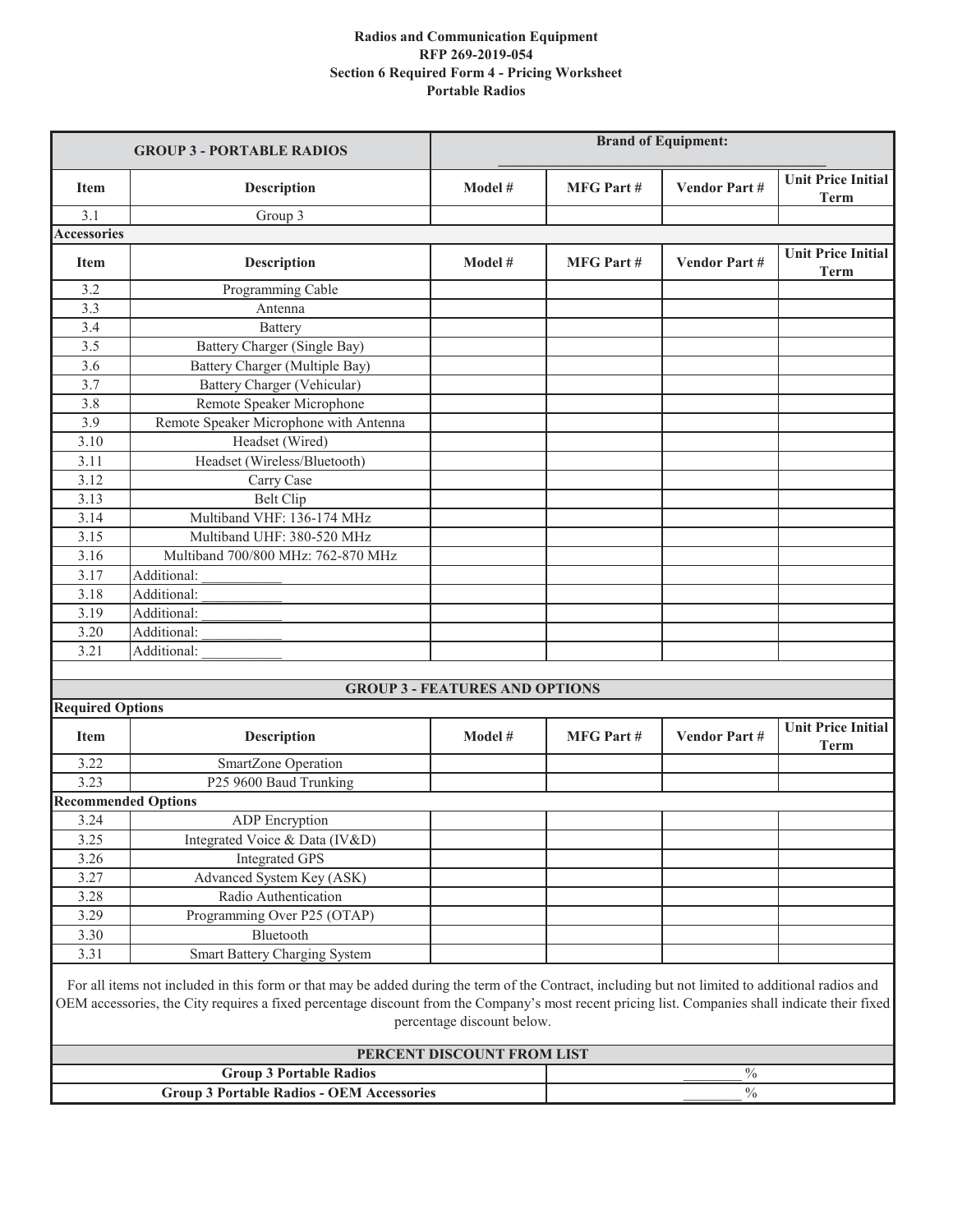| <b>GROUP 4 PORTABLE RADIOS - MOTOTRBO SERIES</b> |                                                        |         |                  | <b>Brand of Equipment:</b> |                                          |
|--------------------------------------------------|--------------------------------------------------------|---------|------------------|----------------------------|------------------------------------------|
| <b>Item</b>                                      | <b>Description</b>                                     | Model # | <b>MFG Part#</b> | <b>Vendor Part#</b>        | <b>Unit Price Initial</b><br><b>Term</b> |
| 4.1                                              | MotoTrbo                                               |         |                  |                            |                                          |
| <b>Accessories</b>                               |                                                        |         |                  |                            |                                          |
| <b>Item</b>                                      | <b>Description</b>                                     | Model # | <b>MFG Part#</b> | <b>Vendor Part#</b>        | <b>Unit Price Initial</b><br><b>Term</b> |
| 4.2                                              | IMPRES Hi-Cap Li-ion 2150 mAH Battery<br>(PMNN4409)    |         |                  |                            |                                          |
| 4.3                                              | Slim IMPRES Li-ion 1500 mAH Battery<br>(PMNN4407)      |         |                  |                            |                                          |
| 4.4                                              | IMPRES Hi-Cap Li-ion FM 2300 mAH Battery<br>(NNTN8129) |         |                  |                            |                                          |
| 4.5                                              | Programming Cable                                      |         |                  |                            |                                          |
| 4.6                                              | Antenna                                                |         |                  |                            |                                          |
| 4.7                                              | Battery Charger (Single Bay)                           |         |                  |                            |                                          |
| 4.8                                              | Battery Charger (Multiple Bay)                         |         |                  |                            |                                          |
| 4.9                                              | Battery Charger (Vehicular)                            |         |                  |                            |                                          |
| 4.10                                             | Remote Speaker Microphone                              |         |                  |                            |                                          |
| 4.11                                             | Remote Speaker Microphone with Antenna                 |         |                  |                            |                                          |
| 4.12                                             | Headset (Wired)                                        |         |                  |                            |                                          |
| 4.13                                             | Headset (Wireless/Bluetooth)                           |         |                  |                            |                                          |
| 4.14                                             | Carry Case                                             |         |                  |                            |                                          |
| 4.15                                             | <b>Belt Clip</b>                                       |         |                  |                            |                                          |
| 4.16                                             | Additional:                                            |         |                  |                            |                                          |
| 4.17                                             | Additional:                                            |         |                  |                            |                                          |
| 4.18                                             | Additional:                                            |         |                  |                            |                                          |
| 4.19                                             | Additional:                                            |         |                  |                            |                                          |
| 4.20                                             | Additional:                                            |         |                  |                            |                                          |
|                                                  |                                                        |         |                  |                            |                                          |

For all items not included in this form or that may be added during the term of the Contract, including but not limited to additional radios and OEM accessories, the City requires a fixed percentage discount from the Company's most recent pricing list. Companies shall indicate their fixed percentage discount below.

| PERCENT DISCOUNT FROM LIST                       |  |  |  |
|--------------------------------------------------|--|--|--|
| <b>Group 4 Portable Radios</b>                   |  |  |  |
| <b>Group 4 Portable Radios - OEM Accessories</b> |  |  |  |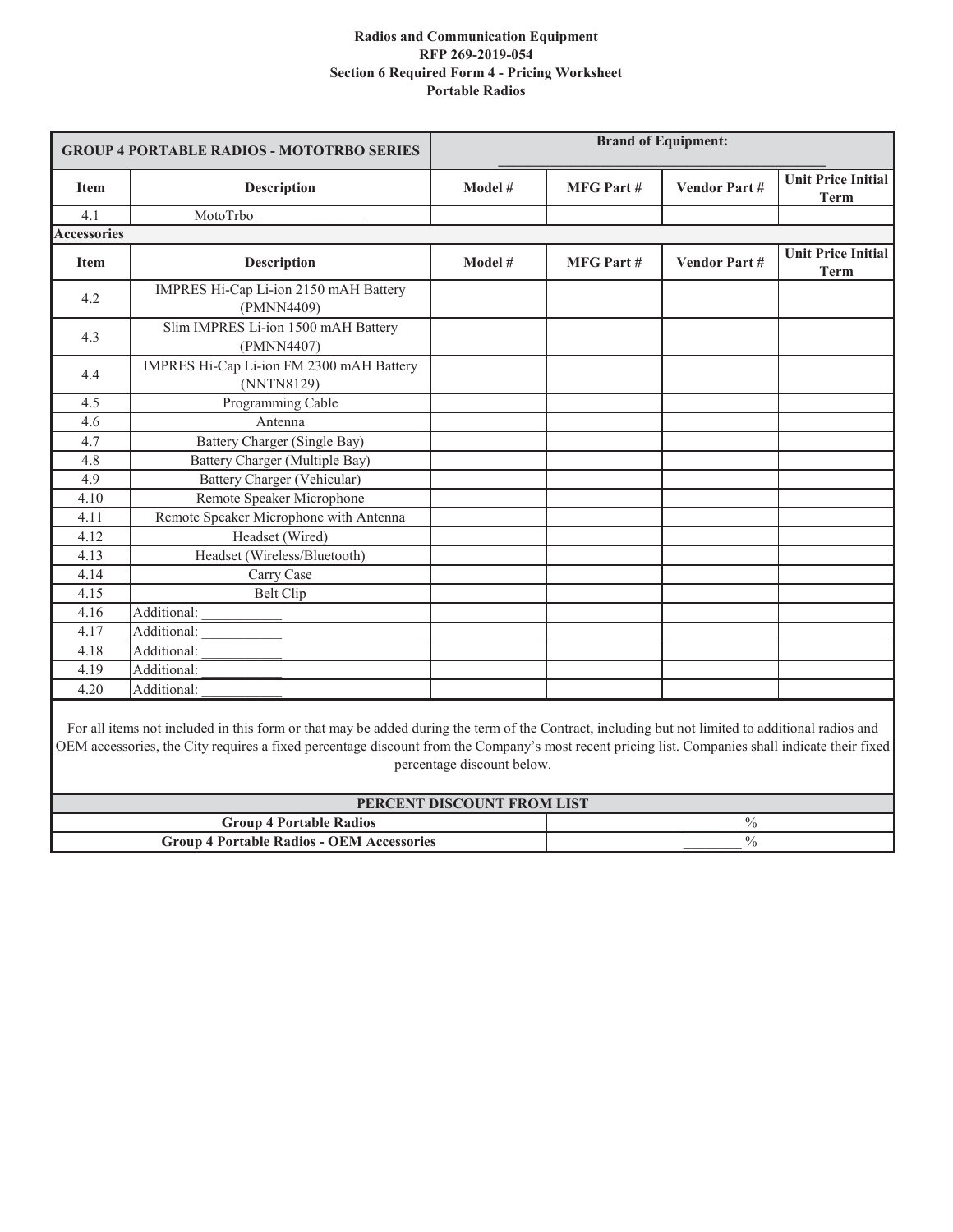|                    | <b>GROUP 5 PORTABLE RADIOS - ICOM</b>                                                                                                                                                                                                                                                                |                            |                  | <b>Brand of Equipment:</b> |                                          |
|--------------------|------------------------------------------------------------------------------------------------------------------------------------------------------------------------------------------------------------------------------------------------------------------------------------------------------|----------------------------|------------------|----------------------------|------------------------------------------|
| <b>Item</b>        | <b>Description</b>                                                                                                                                                                                                                                                                                   | Model #                    | <b>MFG Part#</b> | <b>Vendor Part#</b>        | <b>Unit Price Initial</b><br><b>Term</b> |
| 5.1                | <b>ICOM</b>                                                                                                                                                                                                                                                                                          |                            |                  |                            |                                          |
| <b>Accessories</b> |                                                                                                                                                                                                                                                                                                      |                            |                  |                            |                                          |
| <b>Item</b>        | <b>Description</b>                                                                                                                                                                                                                                                                                   | Model #                    | <b>MFG Part#</b> | <b>Vendor Part#</b>        | <b>Unit Price Initial</b><br><b>Term</b> |
| 5.2                | Programming Cable                                                                                                                                                                                                                                                                                    |                            |                  |                            |                                          |
| 5.3                | Antenna                                                                                                                                                                                                                                                                                              |                            |                  |                            |                                          |
| 5.4                | <b>Battery</b>                                                                                                                                                                                                                                                                                       |                            |                  |                            |                                          |
| 5.5                | Battery Charger (Single Bay)                                                                                                                                                                                                                                                                         |                            |                  |                            |                                          |
| 5.6                | Battery Charger (Multiple Bay)                                                                                                                                                                                                                                                                       |                            |                  |                            |                                          |
| 5.7                | Battery Charger (Vehicular)                                                                                                                                                                                                                                                                          |                            |                  |                            |                                          |
| 5.8                | Remote Speaker Microphone                                                                                                                                                                                                                                                                            |                            |                  |                            |                                          |
| 5.9                | Remote Speaker Microphone with Antenna                                                                                                                                                                                                                                                               |                            |                  |                            |                                          |
| 5.10               | Headset (Wired)                                                                                                                                                                                                                                                                                      |                            |                  |                            |                                          |
| 5.11               | Headset (Wireless/Bluetooth)                                                                                                                                                                                                                                                                         |                            |                  |                            |                                          |
| 5.12               | Carry Case                                                                                                                                                                                                                                                                                           |                            |                  |                            |                                          |
| 5.13               | <b>Belt Clip</b>                                                                                                                                                                                                                                                                                     |                            |                  |                            |                                          |
| 5.14               | Additional:                                                                                                                                                                                                                                                                                          |                            |                  |                            |                                          |
| 5.15               | Additional:                                                                                                                                                                                                                                                                                          |                            |                  |                            |                                          |
| 5.16               | Additional:                                                                                                                                                                                                                                                                                          |                            |                  |                            |                                          |
| 5.17               | Additional:                                                                                                                                                                                                                                                                                          |                            |                  |                            |                                          |
| 5.18               | Additional:                                                                                                                                                                                                                                                                                          |                            |                  |                            |                                          |
|                    | For all items not included in this form or that may be added during the term of the Contract, including but not limited to additional radios and<br>OEM accessories, the City requires a fixed percentage discount from the Company's most recent pricing list. Companies shall indicate their fixed | percentage discount below. |                  |                            |                                          |
|                    |                                                                                                                                                                                                                                                                                                      | PERCENT DISCOUNT FROM LIST |                  |                            |                                          |

| PERCENT DISCOUNT FROM LIST                       |  |  |  |
|--------------------------------------------------|--|--|--|
| <b>Group 5 Portable Radios</b>                   |  |  |  |
| <b>Group 5 Portable Radios - OEM Accessories</b> |  |  |  |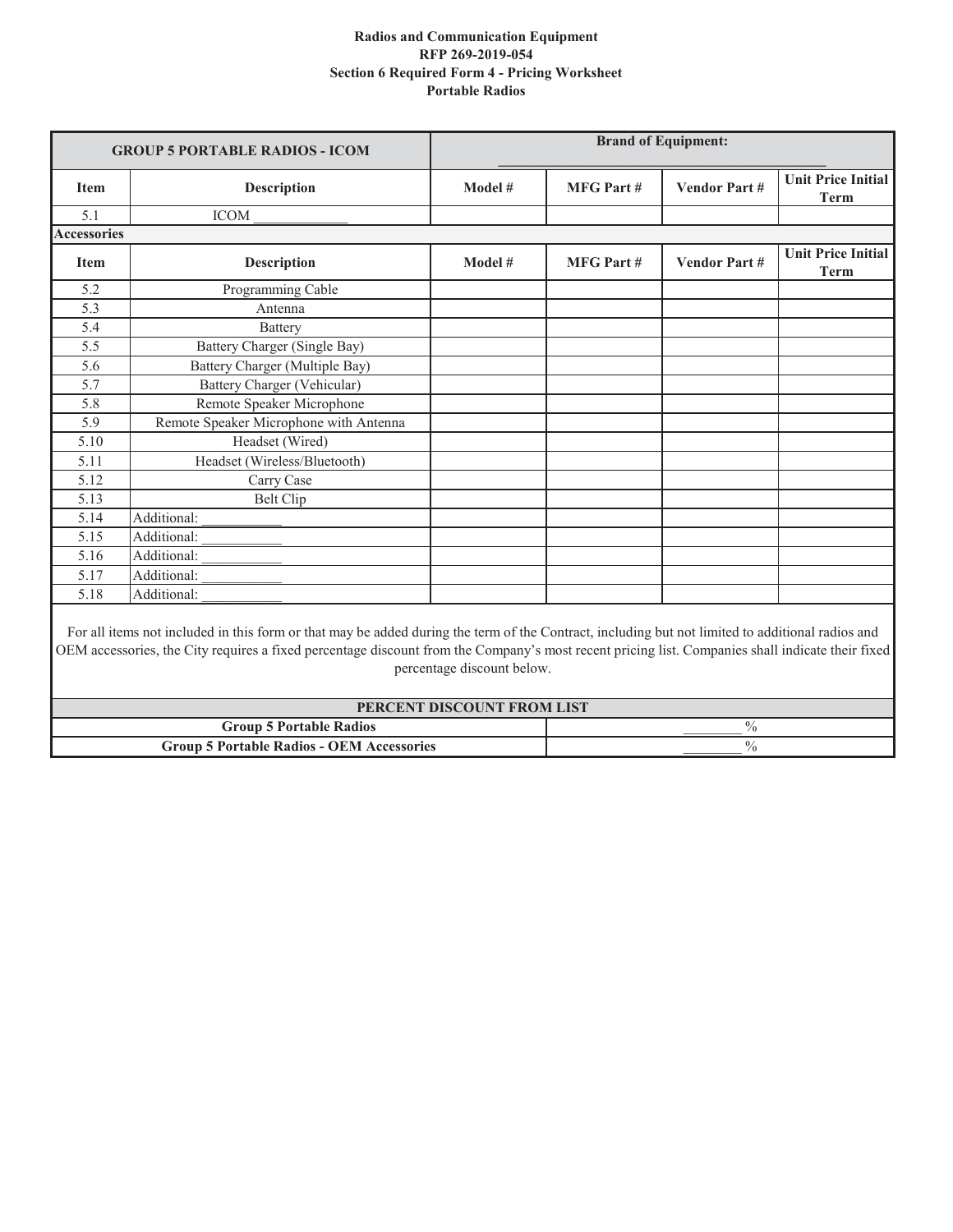| <b>GROUP 6 - MOBILE RADIOS/CONTROL STATIONS</b> |                                                                                                                                                                                                                                                                                                      | <b>Brand of Equipment:</b>                               |                  |                     |                                          |
|-------------------------------------------------|------------------------------------------------------------------------------------------------------------------------------------------------------------------------------------------------------------------------------------------------------------------------------------------------------|----------------------------------------------------------|------------------|---------------------|------------------------------------------|
| Item                                            | <b>Description</b>                                                                                                                                                                                                                                                                                   | Model #                                                  | <b>MFG Part#</b> | <b>Vendor Part#</b> | <b>Unit Price Initial</b><br><b>Term</b> |
| 6.1                                             | Group 6 - Dash Mounted                                                                                                                                                                                                                                                                               |                                                          |                  |                     |                                          |
| 6.2                                             | Group 6 - Remote Mounted                                                                                                                                                                                                                                                                             |                                                          |                  |                     |                                          |
| 6.3                                             | Group 6 - Control Station                                                                                                                                                                                                                                                                            |                                                          |                  |                     |                                          |
| <b>Accessories</b>                              |                                                                                                                                                                                                                                                                                                      |                                                          |                  |                     |                                          |
| <b>Item</b>                                     | <b>Description</b>                                                                                                                                                                                                                                                                                   | Model #                                                  | <b>MFG Part#</b> | <b>Vendor Part#</b> | <b>Unit Price Initial</b><br><b>Term</b> |
| 6.4                                             | Data Cable                                                                                                                                                                                                                                                                                           |                                                          |                  |                     |                                          |
| 6.5                                             | <b>Extension Cable</b>                                                                                                                                                                                                                                                                               |                                                          |                  |                     |                                          |
| 6.6                                             | Adaptor                                                                                                                                                                                                                                                                                              |                                                          |                  |                     |                                          |
| 6.7                                             | Power Cable                                                                                                                                                                                                                                                                                          |                                                          |                  |                     |                                          |
| 6.8                                             | Programming Cable                                                                                                                                                                                                                                                                                    |                                                          |                  |                     |                                          |
| 6.9                                             | Antenna                                                                                                                                                                                                                                                                                              |                                                          |                  |                     |                                          |
| 6.10                                            | <b>External Speaker</b>                                                                                                                                                                                                                                                                              |                                                          |                  |                     |                                          |
| 6.11                                            | Public Address Kit                                                                                                                                                                                                                                                                                   |                                                          |                  |                     |                                          |
| 6.12                                            | Desktop Microphone (Control Station only)                                                                                                                                                                                                                                                            |                                                          |                  |                     |                                          |
| 6.13                                            | Multiband VHF: 136-174 MHz                                                                                                                                                                                                                                                                           |                                                          |                  |                     |                                          |
| 6.14                                            | Multiband UHF: 380-520 MHz                                                                                                                                                                                                                                                                           |                                                          |                  |                     |                                          |
| 6.15                                            | Multiband 700/800 MHz: 762-870 MHz                                                                                                                                                                                                                                                                   |                                                          |                  |                     |                                          |
| 6.16                                            | Additional:                                                                                                                                                                                                                                                                                          |                                                          |                  |                     |                                          |
| 6.17                                            | Additional:                                                                                                                                                                                                                                                                                          |                                                          |                  |                     |                                          |
| 6.18                                            | Additional:                                                                                                                                                                                                                                                                                          |                                                          |                  |                     |                                          |
| 6.19                                            | Additional:                                                                                                                                                                                                                                                                                          |                                                          |                  |                     |                                          |
| 6.20                                            | Additional:                                                                                                                                                                                                                                                                                          |                                                          |                  |                     |                                          |
|                                                 | For all items not included in this form or that may be added during the term of the Contract, including but not limited to additional radios and<br>OEM accessories, the City requires a fixed percentage discount from the Company's most recent pricing list. Companies shall indicate their fixed | percentage discount below.<br>PERCENT DISCOUNT FROM LIST |                  |                     |                                          |

**Group 6 Mobile Radios/Control Stations** \_\_\_\_\_\_\_\_ %

**Group 6 Mobile Radios/Control Stations - OEM Accessories** \_\_\_\_\_\_\_\_ %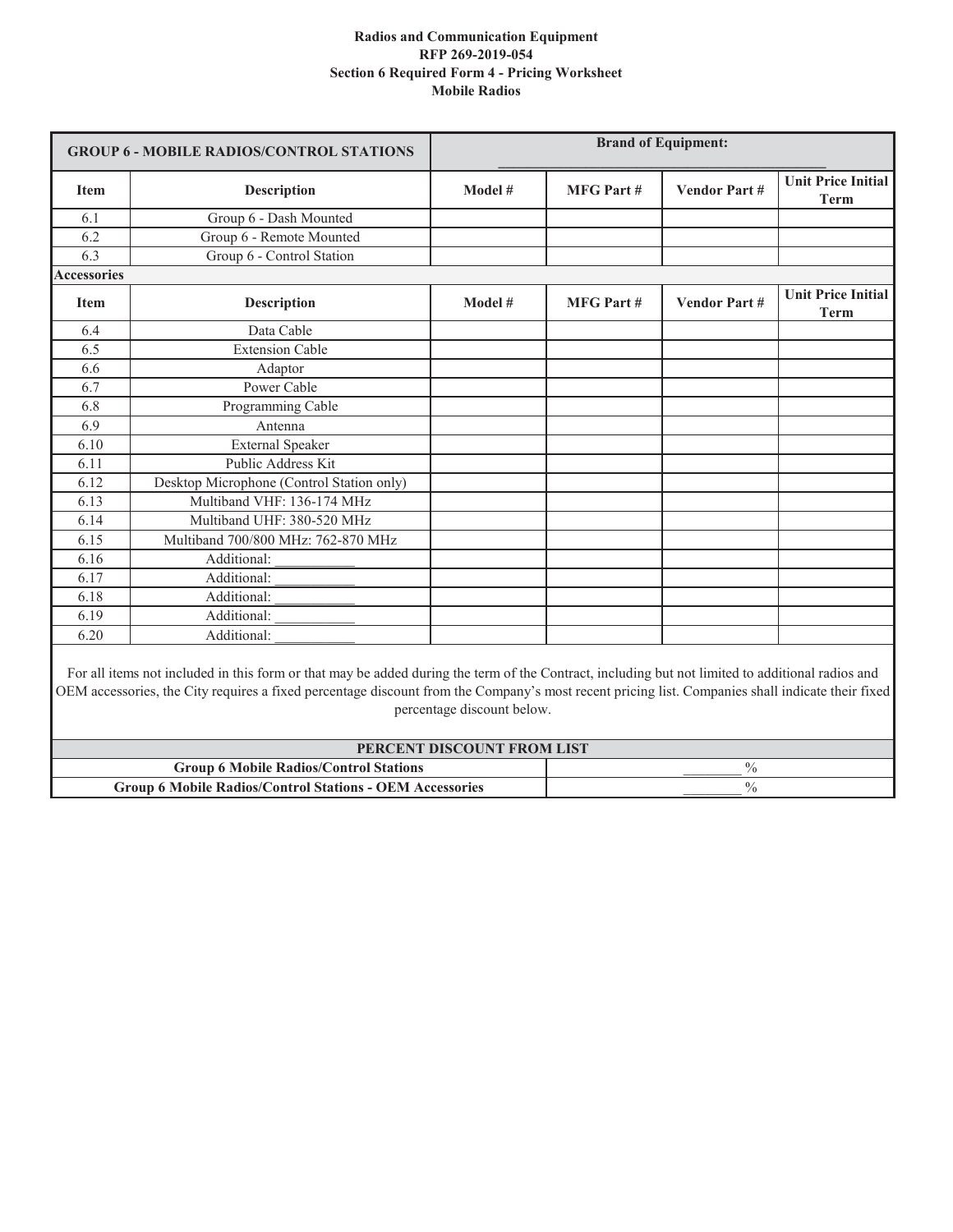| <b>GROUP 7 - MOBILE RADIOS/CONTROL STATIONS</b> |                                                                                                                                                                                                                                                                                                      |                                       | <b>Brand of Equipment:</b> |                     |                                          |
|-------------------------------------------------|------------------------------------------------------------------------------------------------------------------------------------------------------------------------------------------------------------------------------------------------------------------------------------------------------|---------------------------------------|----------------------------|---------------------|------------------------------------------|
| <b>Item</b>                                     | <b>Description</b>                                                                                                                                                                                                                                                                                   | Model #                               | <b>MFG Part#</b>           | <b>Vendor Part#</b> | Unit Price Initial<br><b>Term</b>        |
| 7.1                                             | Group 7 - Dash Mounted                                                                                                                                                                                                                                                                               |                                       |                            |                     |                                          |
| 7.2                                             | Group 7 - Remote Mounted                                                                                                                                                                                                                                                                             |                                       |                            |                     |                                          |
| 7.3                                             | Group 7 - Control Station                                                                                                                                                                                                                                                                            |                                       |                            |                     |                                          |
| <b>Accessories</b>                              |                                                                                                                                                                                                                                                                                                      |                                       |                            |                     |                                          |
| <b>Item</b>                                     | <b>Description</b>                                                                                                                                                                                                                                                                                   | Model #                               | <b>MFG Part#</b>           | <b>Vendor Part#</b> | <b>Unit Price Initial</b><br><b>Term</b> |
| 7.4                                             | Data Cable                                                                                                                                                                                                                                                                                           |                                       |                            |                     |                                          |
| 7.5                                             | <b>Extension Cable</b>                                                                                                                                                                                                                                                                               |                                       |                            |                     |                                          |
| 7.6                                             | Adaptor                                                                                                                                                                                                                                                                                              |                                       |                            |                     |                                          |
| 7.7                                             | Power Cable                                                                                                                                                                                                                                                                                          |                                       |                            |                     |                                          |
| 7.8                                             | Programming Cable                                                                                                                                                                                                                                                                                    |                                       |                            |                     |                                          |
| 7.9                                             | Antenna                                                                                                                                                                                                                                                                                              |                                       |                            |                     |                                          |
| 7.10                                            | <b>External Speaker</b>                                                                                                                                                                                                                                                                              |                                       |                            |                     |                                          |
| 7.11                                            | Public Address Kit                                                                                                                                                                                                                                                                                   |                                       |                            |                     |                                          |
| 7.12                                            | Desktop Microphone (Control Station only)                                                                                                                                                                                                                                                            |                                       |                            |                     |                                          |
| 7.13                                            | Multiband VHF: 136-174 MHz                                                                                                                                                                                                                                                                           |                                       |                            |                     |                                          |
| 7.14                                            | Multiband UHF: 380-520 MHz                                                                                                                                                                                                                                                                           |                                       |                            |                     |                                          |
| 7.15                                            | Multiband 700/800 MHz: 762-870 MHz                                                                                                                                                                                                                                                                   |                                       |                            |                     |                                          |
| 7.16                                            | Additional:                                                                                                                                                                                                                                                                                          |                                       |                            |                     |                                          |
| 7.17                                            | Additional:                                                                                                                                                                                                                                                                                          |                                       |                            |                     |                                          |
| 7.18                                            | Additional:                                                                                                                                                                                                                                                                                          |                                       |                            |                     |                                          |
| 7.19                                            | Additional:                                                                                                                                                                                                                                                                                          |                                       |                            |                     |                                          |
| 7.20                                            | Additional:                                                                                                                                                                                                                                                                                          |                                       |                            |                     |                                          |
|                                                 |                                                                                                                                                                                                                                                                                                      |                                       |                            |                     |                                          |
|                                                 |                                                                                                                                                                                                                                                                                                      | <b>GROUP 7 - FEATURES AND OPTIONS</b> |                            |                     |                                          |
| <b>Required Options</b>                         |                                                                                                                                                                                                                                                                                                      |                                       |                            |                     |                                          |
| <b>Item</b>                                     | <b>Description</b>                                                                                                                                                                                                                                                                                   | Model #                               | <b>MFG Part#</b>           | <b>Vendor Part#</b> | <b>Unit Price Initial</b><br><b>Term</b> |
| 7.21                                            | P25 9600 Baud Trunking                                                                                                                                                                                                                                                                               |                                       |                            |                     |                                          |
| <b>Recommended Options</b>                      |                                                                                                                                                                                                                                                                                                      |                                       |                            |                     |                                          |
| 7.22                                            | <b>ADP</b> Encryption                                                                                                                                                                                                                                                                                |                                       |                            |                     |                                          |
|                                                 | For all items not included in this form or that may be added during the term of the Contract, including but not limited to additional radios and<br>OEM accessories, the City requires a fixed percentage discount from the Company's most recent pricing list. Companies shall indicate their fixed | percentage discount below.            |                            |                     |                                          |
|                                                 |                                                                                                                                                                                                                                                                                                      | PERCENT DISCOUNT FROM LIST            |                            |                     |                                          |
|                                                 | <b>Group 7 Mobile Radios/Control Stations</b>                                                                                                                                                                                                                                                        |                                       | $\%$                       |                     |                                          |
|                                                 | <b>Group 7 Mobile Radios/Control Stations - OEM Accessories</b>                                                                                                                                                                                                                                      |                                       |                            | $\%$                |                                          |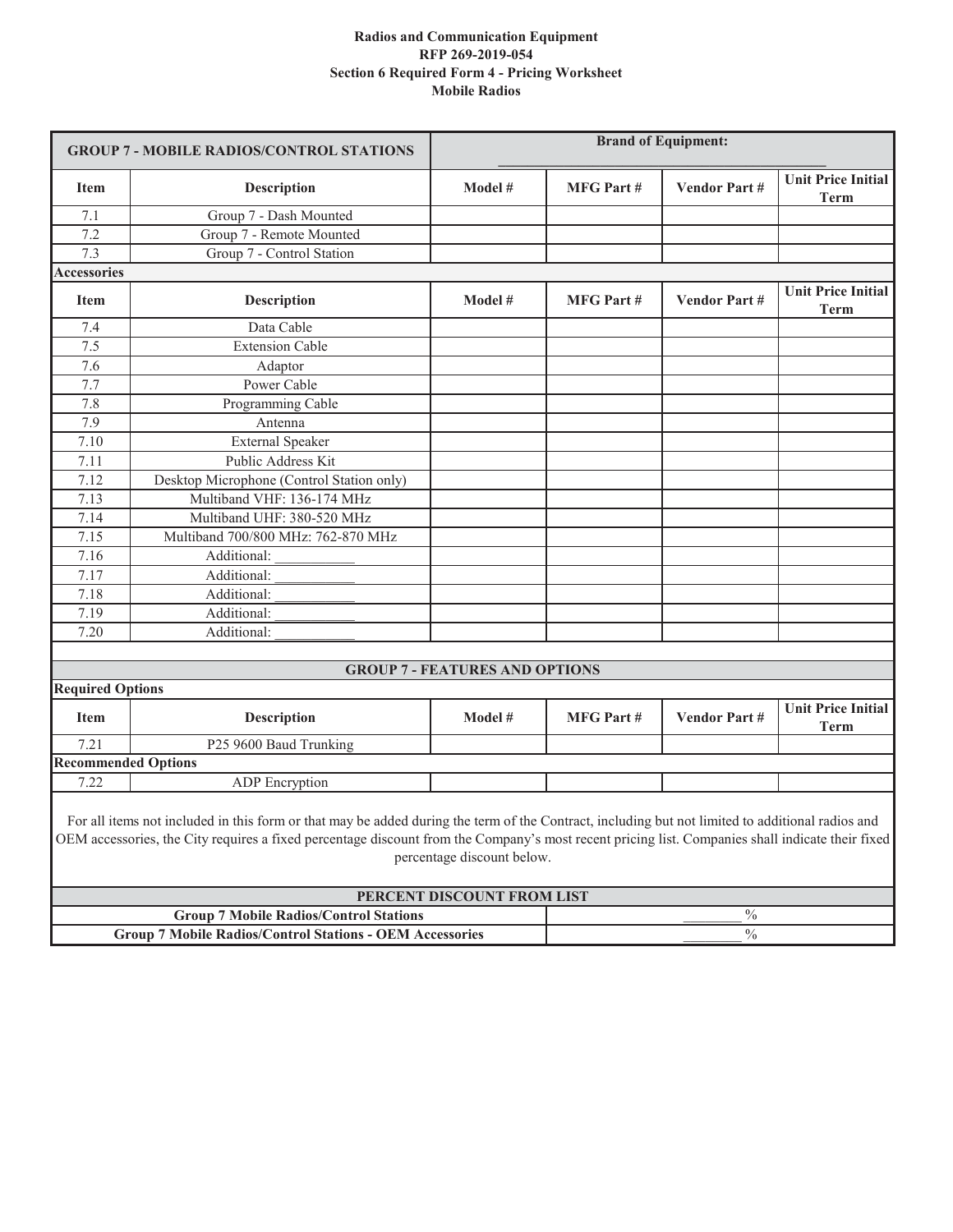| <b>GROUP 8 - MOBILE RADIOS/CONTROL STATIONS</b> |                                                                                                                                                                                                                                                                                                      | <b>Brand of Equipment:</b>                               |                  |                     |                                          |
|-------------------------------------------------|------------------------------------------------------------------------------------------------------------------------------------------------------------------------------------------------------------------------------------------------------------------------------------------------------|----------------------------------------------------------|------------------|---------------------|------------------------------------------|
| <b>Item</b>                                     | <b>Description</b>                                                                                                                                                                                                                                                                                   | Model #                                                  | <b>MFG Part#</b> | <b>Vendor Part#</b> | <b>Unit Price Initial</b><br><b>Term</b> |
| 8.1                                             | Group 8 - Dash Mounted                                                                                                                                                                                                                                                                               |                                                          |                  |                     |                                          |
| 8.2                                             | Group 8 - Remote Mounted                                                                                                                                                                                                                                                                             |                                                          |                  |                     |                                          |
| 8.3                                             | Group 8 - Control Station                                                                                                                                                                                                                                                                            |                                                          |                  |                     |                                          |
| <b>Accessories</b>                              |                                                                                                                                                                                                                                                                                                      |                                                          |                  |                     |                                          |
| <b>Item</b>                                     | <b>Description</b>                                                                                                                                                                                                                                                                                   | Model #                                                  | <b>MFG Part#</b> | <b>Vendor Part#</b> | <b>Unit Price Initial</b><br><b>Term</b> |
| 8.4                                             | Data Cable                                                                                                                                                                                                                                                                                           |                                                          |                  |                     |                                          |
| 8.5                                             | <b>Extension Cable</b>                                                                                                                                                                                                                                                                               |                                                          |                  |                     |                                          |
| 8.6                                             | Adaptor                                                                                                                                                                                                                                                                                              |                                                          |                  |                     |                                          |
| 8.7                                             | Power Cable                                                                                                                                                                                                                                                                                          |                                                          |                  |                     |                                          |
| 8.8                                             | Programming Cable                                                                                                                                                                                                                                                                                    |                                                          |                  |                     |                                          |
| 8.9                                             | Antenna                                                                                                                                                                                                                                                                                              |                                                          |                  |                     |                                          |
| 8.10                                            | <b>External Speaker</b>                                                                                                                                                                                                                                                                              |                                                          |                  |                     |                                          |
| 8.11                                            | Public Address Kit                                                                                                                                                                                                                                                                                   |                                                          |                  |                     |                                          |
| 8.12                                            | Desktop Microphone (Control Station only)                                                                                                                                                                                                                                                            |                                                          |                  |                     |                                          |
| 8.13                                            | Multiband VHF: 136-174 MHz                                                                                                                                                                                                                                                                           |                                                          |                  |                     |                                          |
| 8.14                                            | Multiband UHF: 380-520 MHz                                                                                                                                                                                                                                                                           |                                                          |                  |                     |                                          |
| 8.15                                            | Multiband 700/800 MHz: 762-870 MHz                                                                                                                                                                                                                                                                   |                                                          |                  |                     |                                          |
| 8.16                                            | Additional:                                                                                                                                                                                                                                                                                          |                                                          |                  |                     |                                          |
| 8.17                                            | Additional:                                                                                                                                                                                                                                                                                          |                                                          |                  |                     |                                          |
| 8.18                                            | Additional:                                                                                                                                                                                                                                                                                          |                                                          |                  |                     |                                          |
| 8.19                                            | Additional:                                                                                                                                                                                                                                                                                          |                                                          |                  |                     |                                          |
| 8.20                                            | Additional:                                                                                                                                                                                                                                                                                          |                                                          |                  |                     |                                          |
|                                                 |                                                                                                                                                                                                                                                                                                      |                                                          |                  |                     |                                          |
|                                                 |                                                                                                                                                                                                                                                                                                      | <b>GROUP 8 - FEATURES AND OPTIONS</b>                    |                  |                     |                                          |
| <b>Required Options</b>                         |                                                                                                                                                                                                                                                                                                      |                                                          |                  |                     |                                          |
| <b>Item</b>                                     | <b>Description</b>                                                                                                                                                                                                                                                                                   | Model #                                                  | <b>MFG Part#</b> | <b>Vendor Part#</b> | <b>Unit Price Initial</b><br><b>Term</b> |
| 8.21                                            | SmartZone Operation                                                                                                                                                                                                                                                                                  |                                                          |                  |                     |                                          |
| 8.22                                            | P <sub>25</sub> 9600 Baud Trunking                                                                                                                                                                                                                                                                   |                                                          |                  |                     |                                          |
| <b>Recommended Options</b>                      |                                                                                                                                                                                                                                                                                                      |                                                          |                  |                     |                                          |
| 8.23                                            | ADP Encryption                                                                                                                                                                                                                                                                                       |                                                          |                  |                     |                                          |
| 8.24                                            | Integrated Voice & Data (IV&D)                                                                                                                                                                                                                                                                       |                                                          |                  |                     |                                          |
| 8.25                                            | Advanced System Key (ASK)                                                                                                                                                                                                                                                                            |                                                          |                  |                     |                                          |
| 8.26                                            | Radio Authentication                                                                                                                                                                                                                                                                                 |                                                          |                  |                     |                                          |
| 8.27                                            | Programming Over P25 (OTAP)                                                                                                                                                                                                                                                                          |                                                          |                  |                     |                                          |
| 8.28                                            | Bluetooth                                                                                                                                                                                                                                                                                            |                                                          |                  |                     |                                          |
|                                                 | For all items not included in this form or that may be added during the term of the Contract, including but not limited to additional radios and<br>OEM accessories, the City requires a fixed percentage discount from the Company's most recent pricing list. Companies shall indicate their fixed | percentage discount below.<br>PERCENT DISCOUNT FROM LIST |                  |                     |                                          |
|                                                 | <b>Group 8 Mobile Radios/Control Stations</b>                                                                                                                                                                                                                                                        |                                                          |                  | $\%$                |                                          |
|                                                 | <b>Group 8 Mobile Radios/Control Stations - OEM Accessories</b>                                                                                                                                                                                                                                      |                                                          |                  | $\%$                |                                          |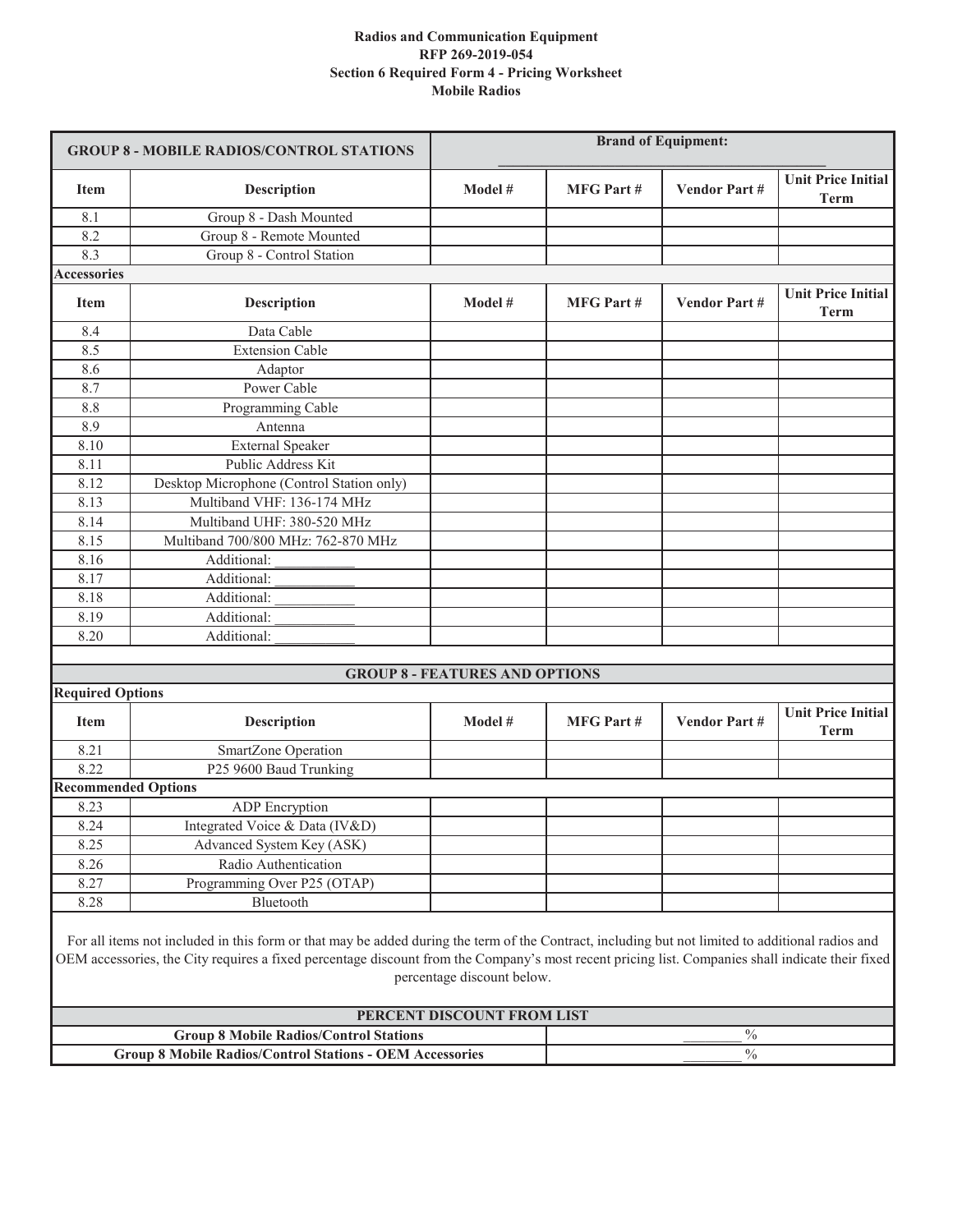| <b>GROUP 9 - MOTOTRBO SERIES MOBILE RADIOS</b> |                                                                                                                                                  | <b>Brand of Equipment:</b> |                  |                     |                                          |
|------------------------------------------------|--------------------------------------------------------------------------------------------------------------------------------------------------|----------------------------|------------------|---------------------|------------------------------------------|
| <b>Item</b>                                    | <b>Description</b>                                                                                                                               | Model #                    | <b>MFG Part#</b> | <b>Vendor Part#</b> | <b>Unit Price Initial</b><br>Term        |
| 9.1                                            | MotoTrbo                                                                                                                                         |                            |                  |                     |                                          |
| <b>Accessories</b>                             |                                                                                                                                                  |                            |                  |                     |                                          |
| <b>Item</b>                                    | <b>Description</b>                                                                                                                               | Model #                    | <b>MFG Part#</b> | <b>Vendor Part#</b> | <b>Unit Price Initial</b><br><b>Term</b> |
| 9.2                                            | Data Cable                                                                                                                                       |                            |                  |                     |                                          |
| 9.3                                            | <b>Extension Cable</b>                                                                                                                           |                            |                  |                     |                                          |
| 9.4                                            | Adaptor                                                                                                                                          |                            |                  |                     |                                          |
| 9.5                                            | Power Cable                                                                                                                                      |                            |                  |                     |                                          |
| 9.6                                            | Programming Cable                                                                                                                                |                            |                  |                     |                                          |
| 9.7                                            | Antenna                                                                                                                                          |                            |                  |                     |                                          |
| 9.8                                            | <b>External Speaker</b>                                                                                                                          |                            |                  |                     |                                          |
| 9.9                                            | Public Address Kit                                                                                                                               |                            |                  |                     |                                          |
| 9.10                                           | Additional:                                                                                                                                      |                            |                  |                     |                                          |
| 9.11                                           | Additional:                                                                                                                                      |                            |                  |                     |                                          |
| 9.12                                           | Additional:                                                                                                                                      |                            |                  |                     |                                          |
| 9.13                                           | Additional:                                                                                                                                      |                            |                  |                     |                                          |
| 9.14                                           | Additional:                                                                                                                                      |                            |                  |                     |                                          |
|                                                | For all items not included in this form or that may be added during the term of the Contract, including but not limited to additional radios and |                            |                  |                     |                                          |

For all items not included in this form or that may be added during the term of the Contract, including but not limited to additional radios and OEM accessories, the City requires a fixed percentage discount from the Company's most recent pricing list. Companies shall indicate their fixed percentage discount below.

| PERCENT DISCOUNT FROM LIST                     |  |  |  |
|------------------------------------------------|--|--|--|
| <b>Group 9 Mobile Radios</b>                   |  |  |  |
| <b>Group 9 Mobile Radios - OEM Accessories</b> |  |  |  |